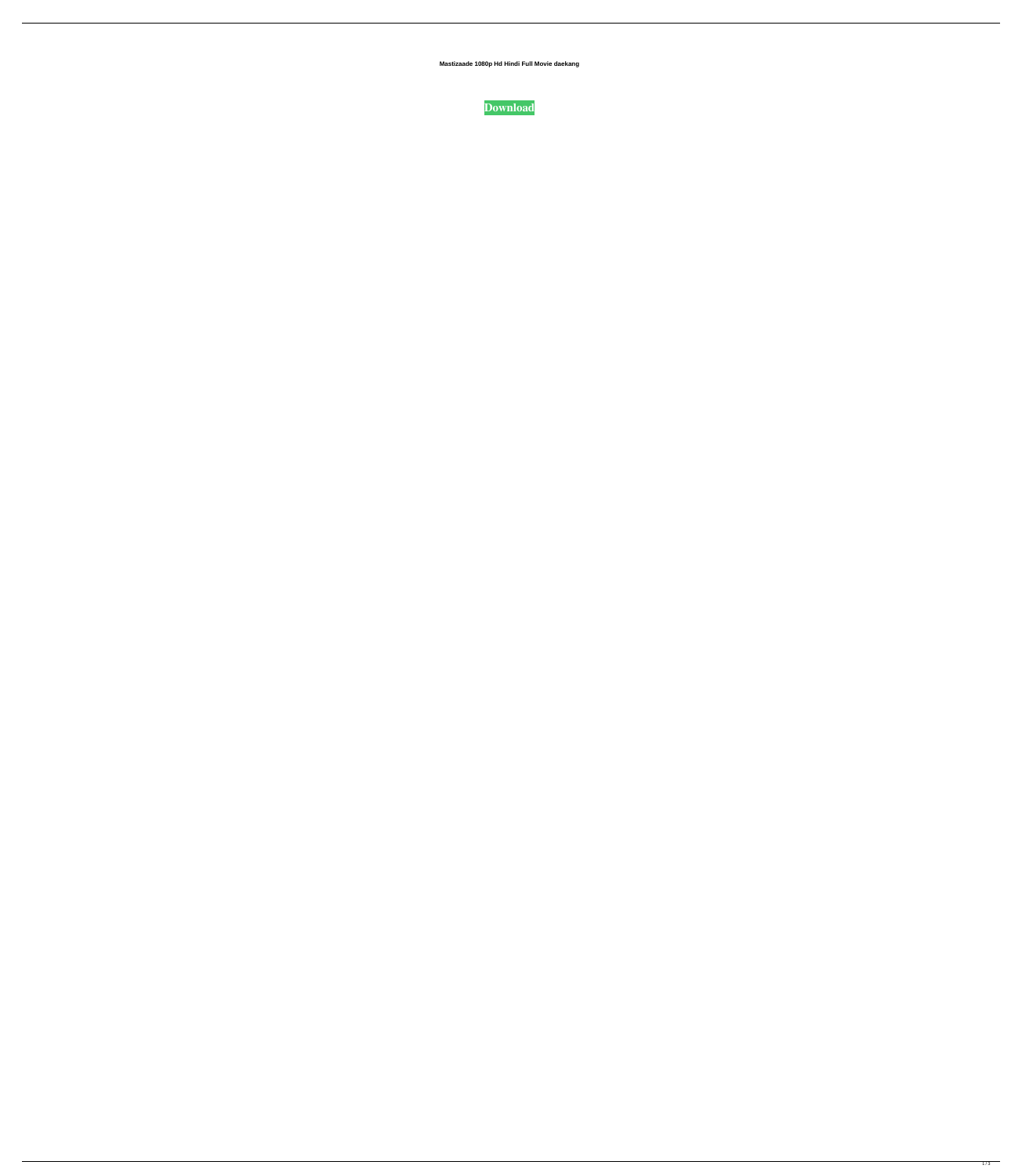Some Bollywood Dreams and After Effects Tutorials: These are included in this pack. -------------------------------- File Delivery: Unwrap aswesome & take a peek Cui. \*\*Project administration:\*\*Z. Cui, Y. Cai. \*\*Software:\*\*Z. Cui, Y. Cai. \*\*Supervision:\*\*Y. Cai. \*\*Writing -- original draft:\*\*Y. Cai. \*\*Writing -- review & editing:\*\*Z. Cui. Abbreviations: BSA = bovine serum albumin, COVID-19 = coronavirus disease 2019, CPFE = combined pulmonary fibrosis ID = interstitial lung disease, LID = limited-IPF, LUS = lung ultrasound, MDCT = multi-detector computed tomography, MCT = multi-detector computed tomography, MCT = multi-detector computed tomography, PFT = pulmonary funct 2, SIL-2R = soluble interstitial pneumonia, VAS = visual analogue scale, V/Q = ventilation-perfusion. The authors have no funding and conflicts of interest to disclose. [The fractures of the radial head are frequently caus activity, physical rest and surgical intervention. Because of the wide variety of anatomy and kinematics, the anatomy of the radial head, the extent of the injury and the stability of the gliding surfaces after fracture ar